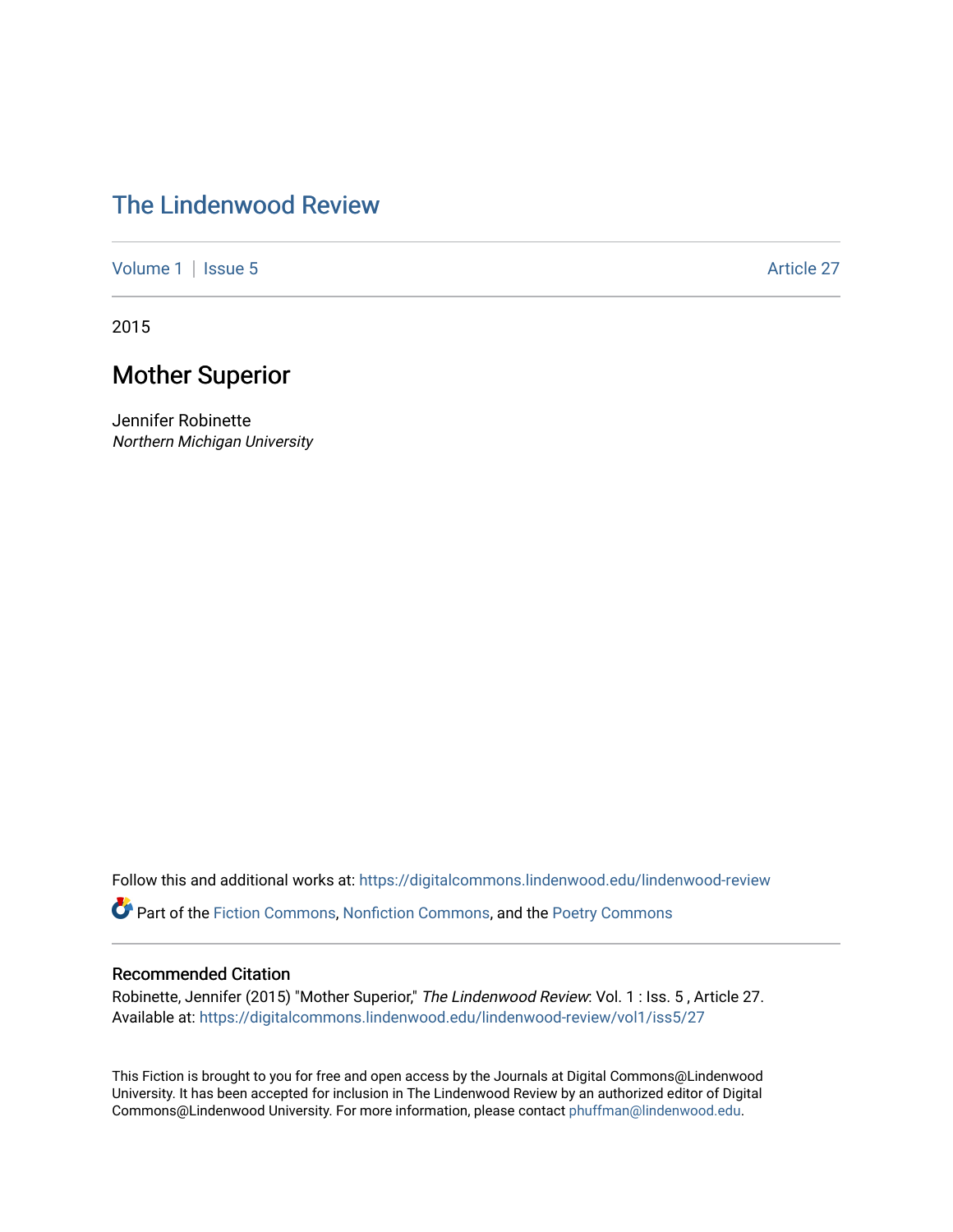## **Mother Superior**

Cora looked up from the rocky shore to see a freighter looming on the horizon. The sun had just set, and twilight clarified the haze which had defined Lake Superior's outer reaches for much of the day. She'd been on the beach about an hour searching for sea glass—or, more accurately, lake glass—to make jewelry. She'd even stopped watching the sunset, which was glorious as usual, to comb through the coarse rocks and pebbles in hopes of finding more colorful pieces that she could use.

It was harder than one might think, finding beach glass along this particular shore. This was the Upper Peninsula of Michigan, and the waters that sustained the sparsely inhabited mining towns were largely unpolluted. A blessing, of course, but not while trying to find fragments of garbage that the lake had transformed into polished gems. So far, she had gathered into her skirt pockets a collection both small and unvaried. The pieces were almost entirely clear and opal, with a single pale yellow one that had shined out at her from the water near the shore. Where were the turquoise pieces, not to mention aqua, forest green, orange, brown, maroon? If hidden farther out in the water, they would have to wait. Although the late-June breeze was mild and warm, her fingers ached after plucking that one golden miracle from an inch of frigid water. Normally, the year's first touch of Superior water felt clean and pure, like how Cora imagined baptismal water must feel to those old enough to process its sacramental meaning. But this year, the water just felt…numbing.

They'd had a rougher winter than usual, and the ice on the lake had only finished melting a few weeks ago. Back in May when the slush piles had finally disappeared and the trees started budding, the joy was palpable everywhere. By now, however, the novelty had worn off, and people were beginning to settle into the pattern of summer.

That was all right, she supposed. Routine kept her busy. That was mostly why she'd decided to spend the evening collecting pieces for her jewelry. She would sell the necklaces, bracelets, and anklets on the website she'd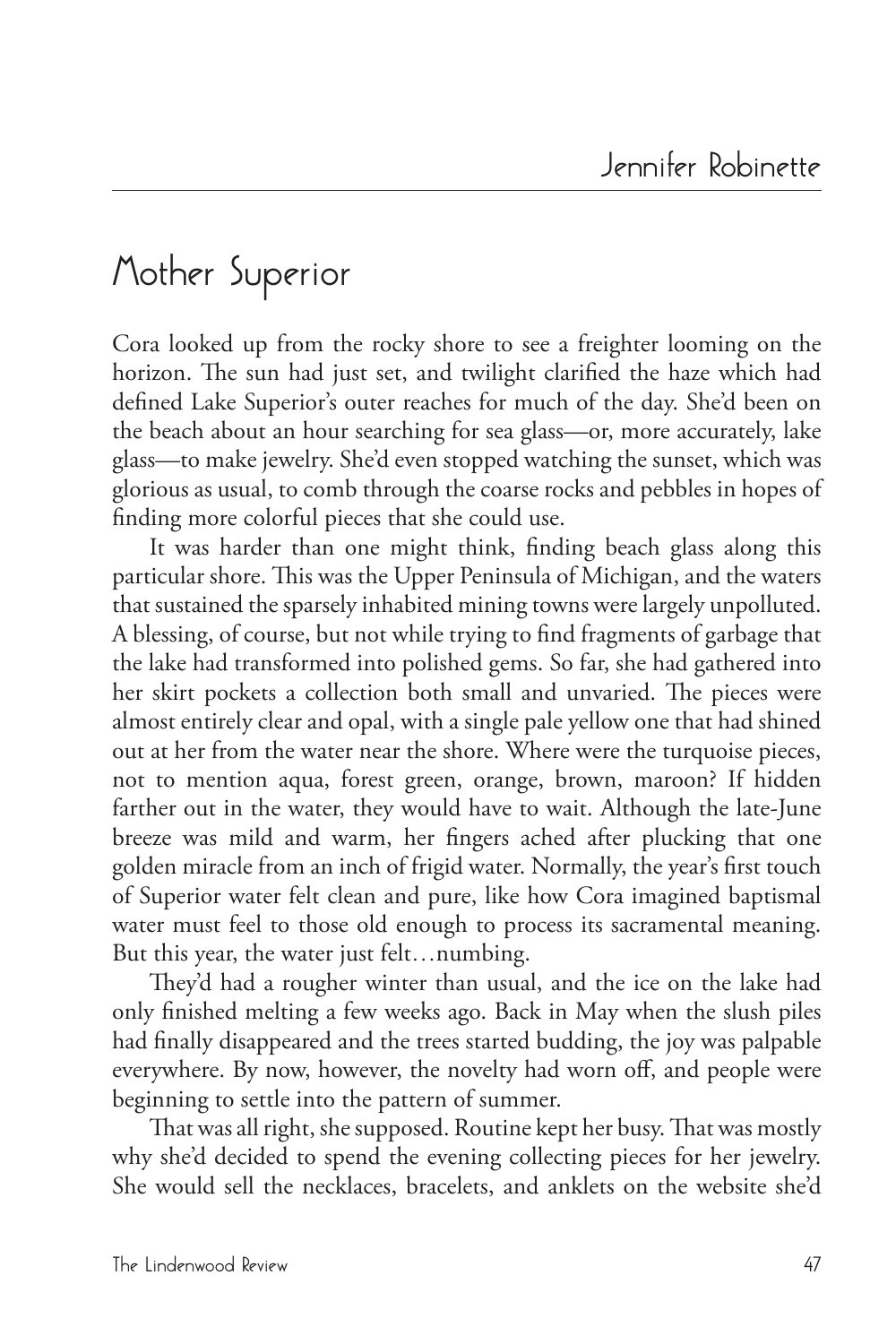set up for that purpose—an enterprise which had yet to yield a substantial profit. The main thing, though, was the resolution she'd made last week on her fortieth birthday, a promise to herself that she would perform at least one creative act per day. Simply put, every day she would take at least one step toward producing something. It had occurred to her that she spent too much time consuming the products of others: books, movies, music, food, even hiking trails. Enjoyable, certainly, but the inherent passivity of all this consumption exhausted her. She was tired of appreciating things.

So, she had begun to spend more time working in her vegetable garden, writing embarrassing nature poems in the journal she hadn't touched in years, and making her custom jewelry. She didn't even wear jewelry, but she liked making it. She had steady hands and a talent for design that she'd never suspected before. She'd gotten the idea a few years ago when she'd started working at the craft shop, work that didn't count toward her tally of creative acts, since she was just a middle-man (or woman) selling items to customers. Hers was a pleasant job that paid better than many other places in town, but it was still just work.

And then there was her husband, Ray, a middle-school science teacher obsessed with insects. Although Cora loathed bugs, she loved when Ray would lecture about moths and crickets while they rocked together in the back-porch swing on summer nights, the tide a constant, rhythmic presence on the shore below. She only half-listened to what he was saying, but he would become so animated and flushed and huggable, so much himself, as he described wing spans and eating habits. They'd been married for twelve years. Still, nothing they did together—biking, talking, sharing meals, watching movies—could be considered creative. Not even sex, since they'd given up on having kids a few years ago. They were medically able to have children, as far as she knew, but they'd kept putting it off for one reason or another until they both felt too old for the challenge. Well, not too old exactly, but too settled in. By the time it finally made sense to try, when they had steady jobs and had saved enough to buy a house, Cora was past the point of caring, and Ray already had his fill of kids at work.

Even so, in the weeks approaching her fortieth, she had expected the old regrets over their childlessness to resurface. This hadn't happened, though; if she thought of kids at all, it was with indifference. And no matter what the psycho-babblers might say, this urge to do creative acts was not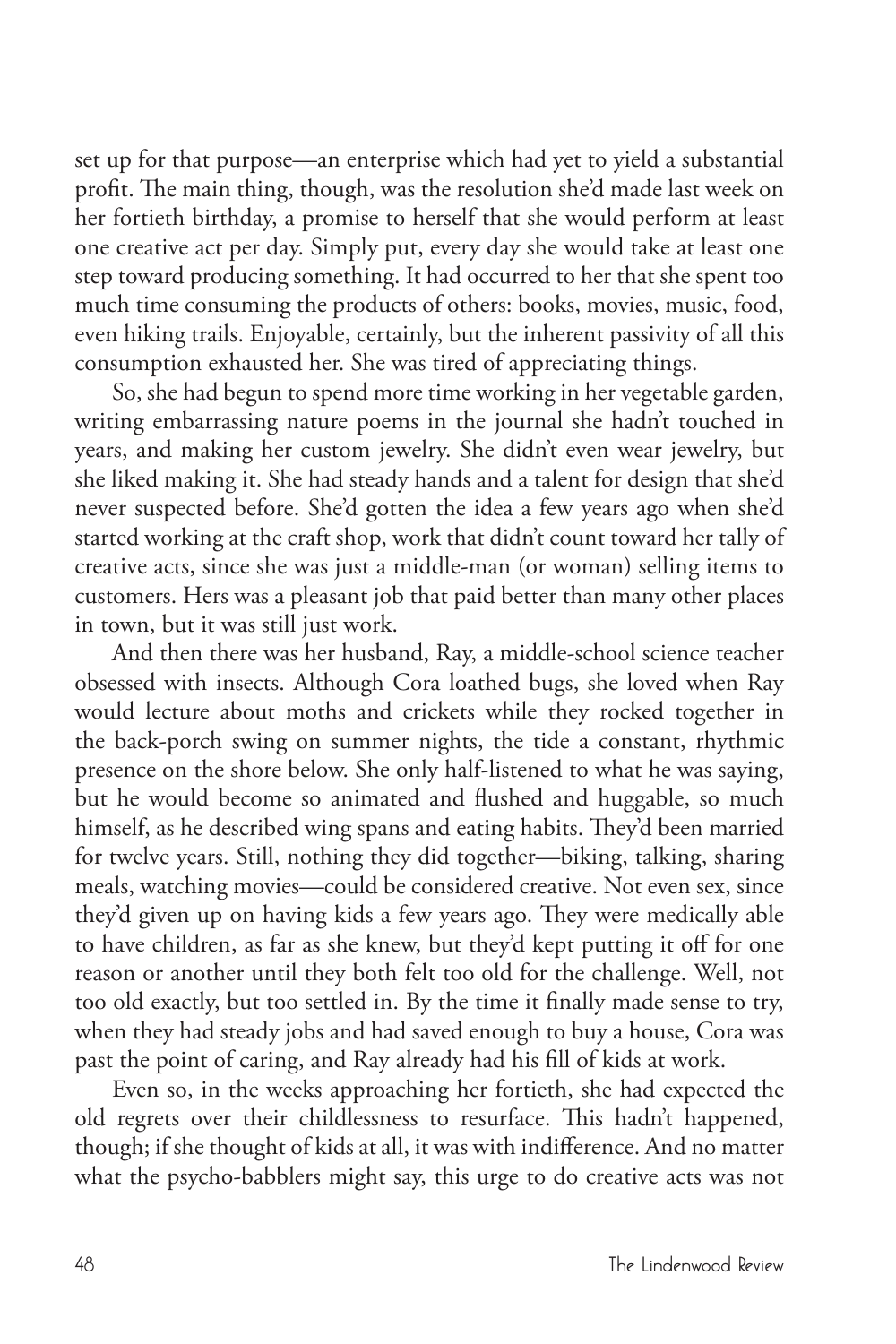about an unfulfilled need to procreate. When she'd had that desire before, it had been powerful and straightforward, not cloaked in symbolism. No, something else had been bothering her, a longing that rose up again in her chest at the sight of that freighter far out on the lake.

Cora gave up her search among the rocks and sat back on the damp sand, arms hugging her shins and skirt puddling around her ankles. The sun was gone, but the light would linger for some time. Today was the solstice, though she hadn't thought of it until just now, noticing the celebratory bonfires dotted along the beach in both directions, flaring orange in the dusk. At the nearest one, a man and woman giggled drunkenly and dared each other to go in the water. The woman ran down to the shoreline and waded in up to her knees, then yowled and raced back, wild with laughter. From their vocabulary and the quality of their voices Cora could tell they were young, probably mid-twenties—about the same age as she'd been when she first moved up here.

 She had been out of college for a few years and was alternately crashing at her parents' place in the suburbs of Cincinnati and working her way around the United States. She picked oranges in Florida, served cocktails and crawfish on Bourbon Street in New Orleans, cleaned hotels at Yellowstone. She never stayed more than a few months in one place. Her parents thought she was crazy. Why didn't she just look for a job in Cincinnati, save up for an apartment, pay off her student loans? She couldn't explain it to them, or even to herself. All she knew was that her life up until then had been so sheltered, so structured. She wanted to prove something to herself, though she wasn't sure what. So she would pick a city she'd always been curious about, drive there in her little hatchback, check into a cheap motel, and roam around looking for Help Wanted signs. This would have been a poor strategy in today's busted economy, with its outdated job postings as empty as the Internet's other promises, but back then it worked just fine.

This was a time in her life that, as the years piled up after it, would gradually leave the province of memory and enter into that of imagination; there, it would expand and glow with the red-gold hue of romantic adventure. But whenever she would read through her old journals from those years, she was freshly surprised at the restlessness, frustration, and loneliness oozing from every page. Then the veil of myth would lift to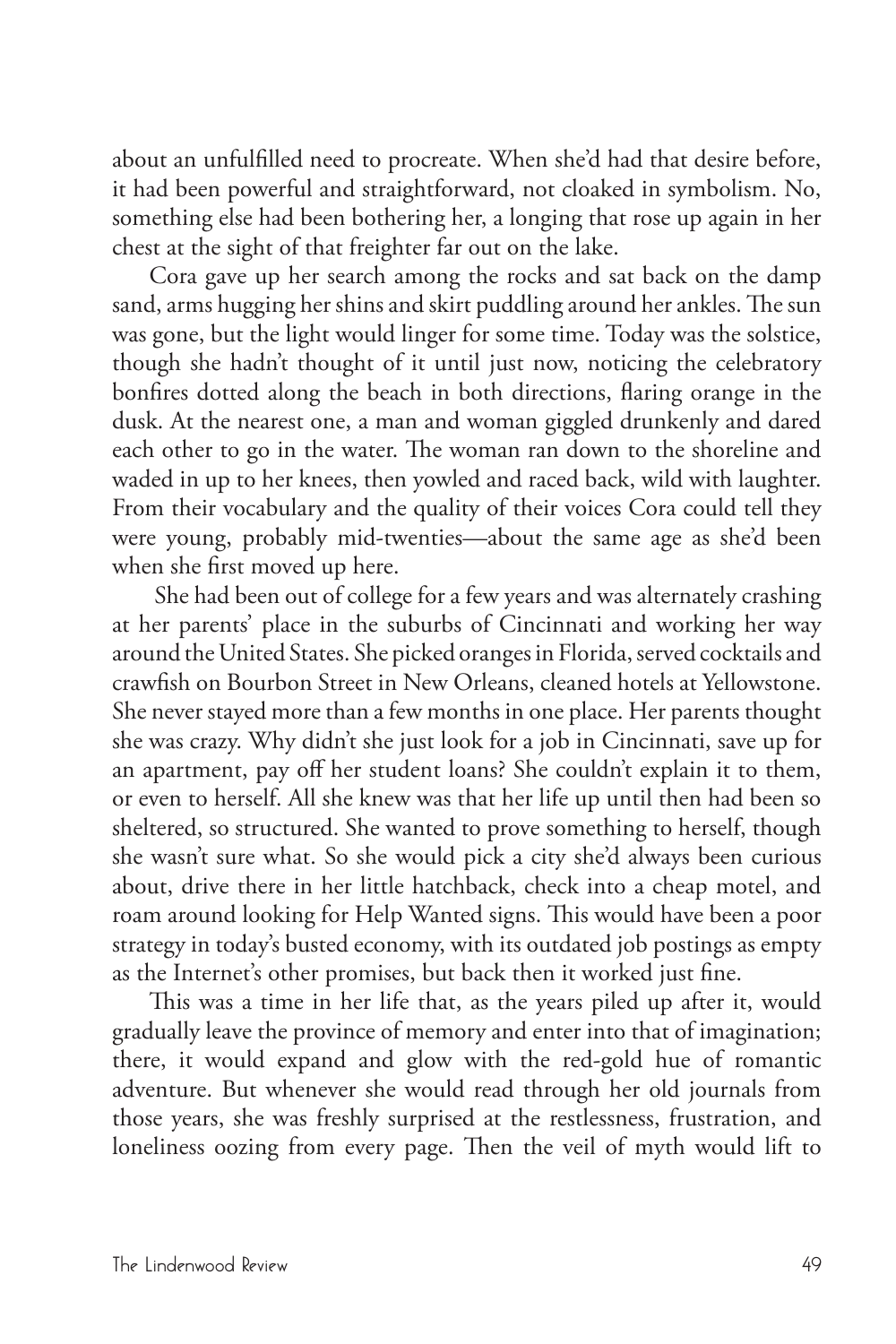reveal the truth that her post-college odyssey had been a big, fat failure. Whatever she was looking for, she hadn't found it.

Perhaps she was already beginning to understand this when she first came here that August, driving north from Detroit and stopping to stretch her legs in Mackinac City. Just like her other trips, this one was a whim, the brain-child of passing remark or a glance at a map of Michigan. She honestly could not remember.

She did remember the trip, though. It was already dark when she arrived in Mackinac, a tourist town full of stores that sold fudge, candy, and souvenirs. The main attraction was Mackinac Island, which didn't allow cars and could only be reached by taking a ferry from the mainland. Once she crossed the Mackinac Bridge, she would be in the U.P. of Michigan. But it was still three hours to Marquette, her destination, so she parked in the lot of a beach-front hotel and walked out onto a long concrete break wall extending into the dark, choppy waters of Lake Huron. She stood at the tip of the structure, leaning over the iron railing and breathing in moisture from the lake. Bats fluttered near the floodlight above, preying on mosquitoes and casting quick, swooping shadows on the water. Pinktinged clouds filled the sky above the lake and obscured the moon and stars. Though this was just one of the many places she'd passed through recently, a new kind of tremor buzzed through her body. This wasn't the familiar twinge of excitement and dread that came with arriving in a new place; this felt different, like her life was just now beginning. The air vibrated with possibility. For the first time in her travels, she felt truly independent, truly free. Anything could happen now.

This feeling grew stronger as she drove across the Mackinac Bridge, its lights reflecting on the water and its wires twanging in the wind. And the feeling stayed with her as she drove the winding, pitch-black roads all the way to Marquette. Most of the time, hers was the only car in sight, so she kept her brights on and prayed that a deer wouldn't dart out of the woods in front of her. For some stretches, she could sense rather than see the black expanse of Lake Michigan on one side, the towering forest on the other. The farther north she drove, the more she felt like she was traveling back in time to some primeval place.

The first indication of Marquette came with a widening of the highway and the lights of chain stores and restaurants. She checked into the first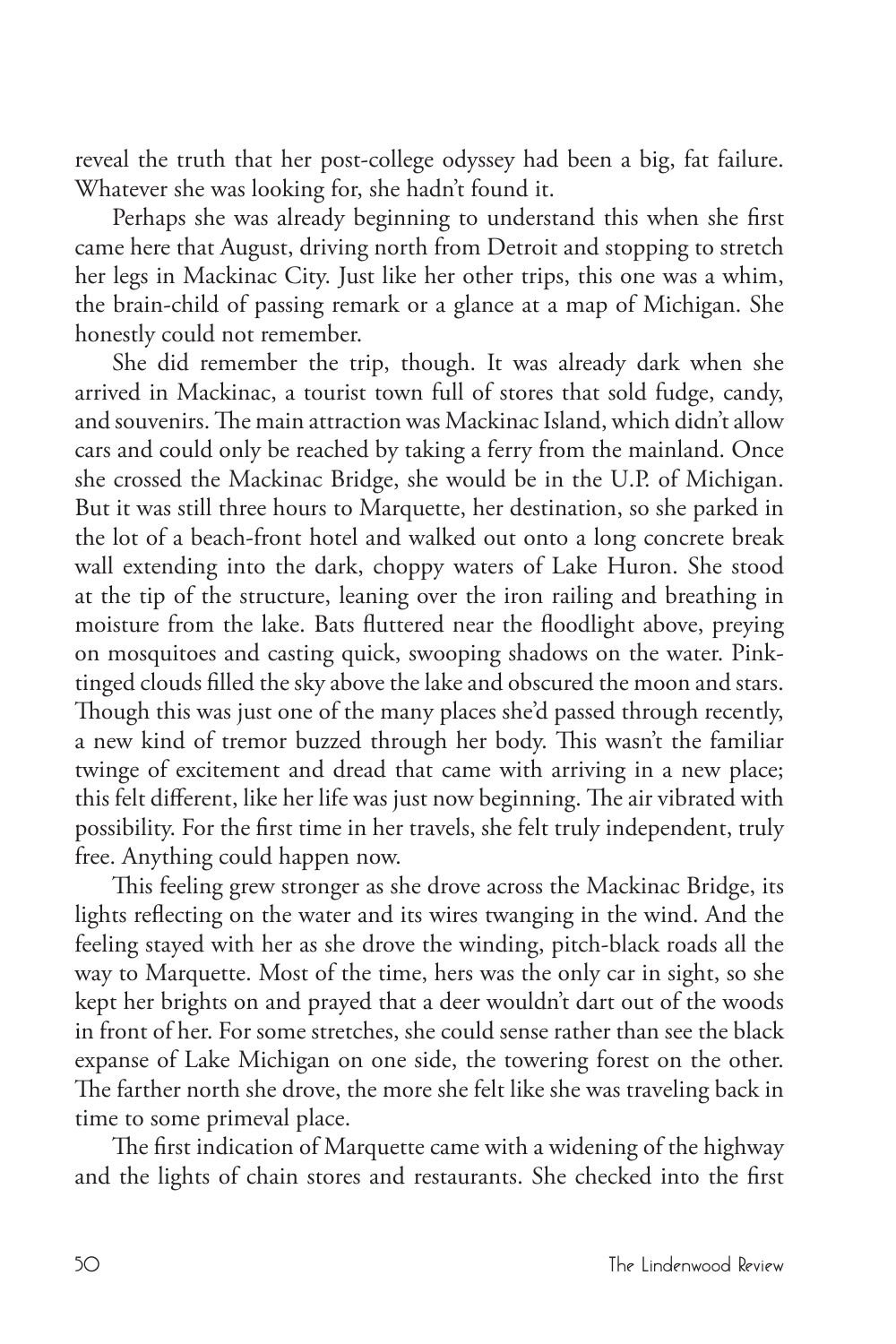hotel she saw and woke up around noon the next day. The first thing she did was drive around the small college town until she came to a beach, which took all of five minutes. She took off her shoes and waded out into water that shocked her with its cold, though she'd since come to understand how warm the lake had actually been that day. It was so shallow here that, when she was finally in up to her thighs, she glanced back and saw the shore far behind her. She stood there alone and looked out over water so clear that it intensified the warm brown color of the slick sandstone beneath her feet. This was Lake Superior, gleaming silver in the August sunlight. No breeze stirred that day, and the water lay flat, barely rippling. And vast. So vast it defied imagination. That feeling she'd had since Mackinac City reached a crescendo, and something clicked inside her. This wasn't what she'd been searching for, no, but it was something better.

And here she was, all these years later, with a husband and a house right on the lake about ten miles east of Marquette, a fixer-upper foreclosure they'd been lucky enough to snag. She hadn't meant to stay, not consciously, but then she met Ray, who was here from downstate working on his master's in Biology. Just a few months after she'd arrived, she was working at a gas station and sharing a run-down house with four slovenly undergraduates. Her housemates threw a party, and Ray showed up with some people they knew. Emboldened by alcohol, he came right up to her and started talking about bugs. She liked him immediately. He was quirky without being annoying, and they hated all the same things. They shared a pot brownie in the kitchen and told each other dirty jokes. Then they went out to the back porch, where a light snow, the first of the year, flaked their eyelashes. His kisses warmed her collarbone, ears, cheeks, and finally her lips. At her suggestion, they ran to a large oak in the backyard and began to climb. Ray stopped about halfway up and started back down, but she made it nearly to the top, so high up that she could see the lake, an endless plane of negative space in the distance. She threw her head back and howled up at the waning moon. She couldn't be sure how she found herself standing on solid ground beside Ray, but she would always remember how he grinned at her and said, "You're a force of nature, you know that?"

As Cora sat on the beach and watched the freighter glide almost imperceptibly further from the ore dock toward some unknown destination, she wondered if that were still true. Had it ever been true, or did Ray just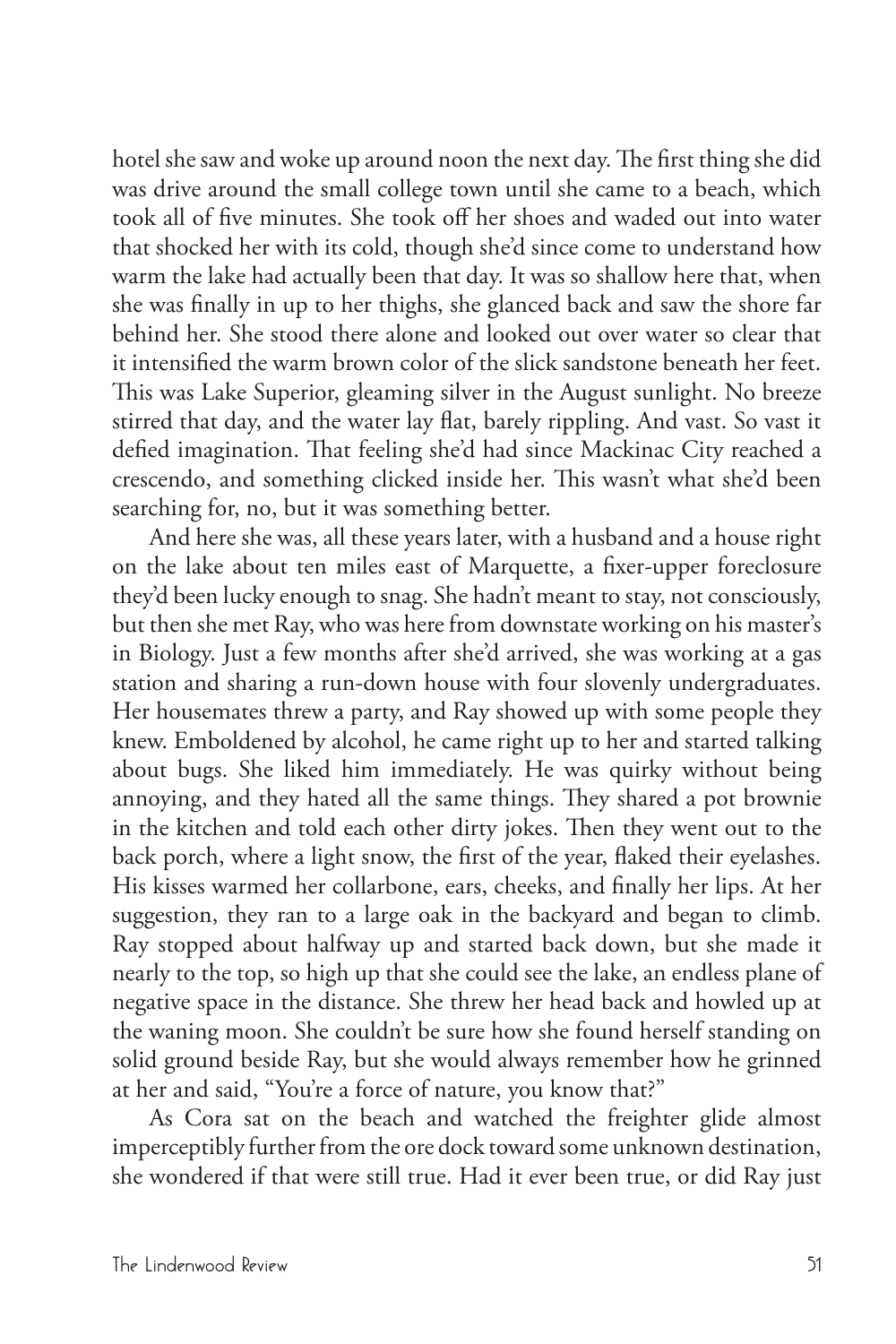say that because he was stoned and drunk with falling in love? And what did that even mean, "force of nature"? Maybe it had something to do with taking risks, but when was the last time she'd done that? Had she ever taken one, a real one? Even her travels all those years ago didn't seem to count, somehow.

The nearby couple was leaving, kicking sand over the dying embers of their bonfire and gathering their towels. They waved in her direction as they tromped away, although they'd ignored her up until now. Waving at strangers was a custom around here, so she half-lifted a hand at their retreating backs. Now the closest fire was about a quarter of a mile away. Off to the west the residue of sunset had almost disappeared, and the lights of Marquette glimmered in the growing darkness. She should go back up to the house, wait for Ray to return from the errands he'd been running in town. But something was keeping her there, planted in the sand.

She loved this place, she really did. But sometimes, she would have a ridiculous urge to "borrow" a speedboat, drive it out to one of the freighters and somehow hitch a ride to wherever the ship was headed. There was actually a cell phone app that told you the names and destinations of these ships, many of which hauled iron ore between here and Sault Ste. Marie, Ontario, but she preferred not to know. She'd rather imagine that she could just hop a freighter and end up in Chicago or Cleveland or any number of Great Lakes cities, not caring about directions, maybe not even recognizing the city until she saw the skyline or got off the boat and glanced at a billboard or a newspaper. She missed cities sometimes: the diverse people that minded their own business instead of staring or waving at you, the anonymity, the concrete, the powerful mixture of odors both pleasant and less so. The stupid thing was that many city dwellers would kill to live in a place like this, or would at least pay good money to rent a summer home here. Also, with a little planning and saving, she and Ray could take a vacation and go to any of these cities whenever they wanted. But that would be nowhere near as satisfying as traveling by lake, not knowing where she was headed until she got there.

Although the freighter was nearly gone from her sight, a solitary figure materialized out of the grayness to the east—an upright paddle boarder, rowing parallel to the shore in her direction. Standup boarding had become popular in the last year or two, and since then Cora had thought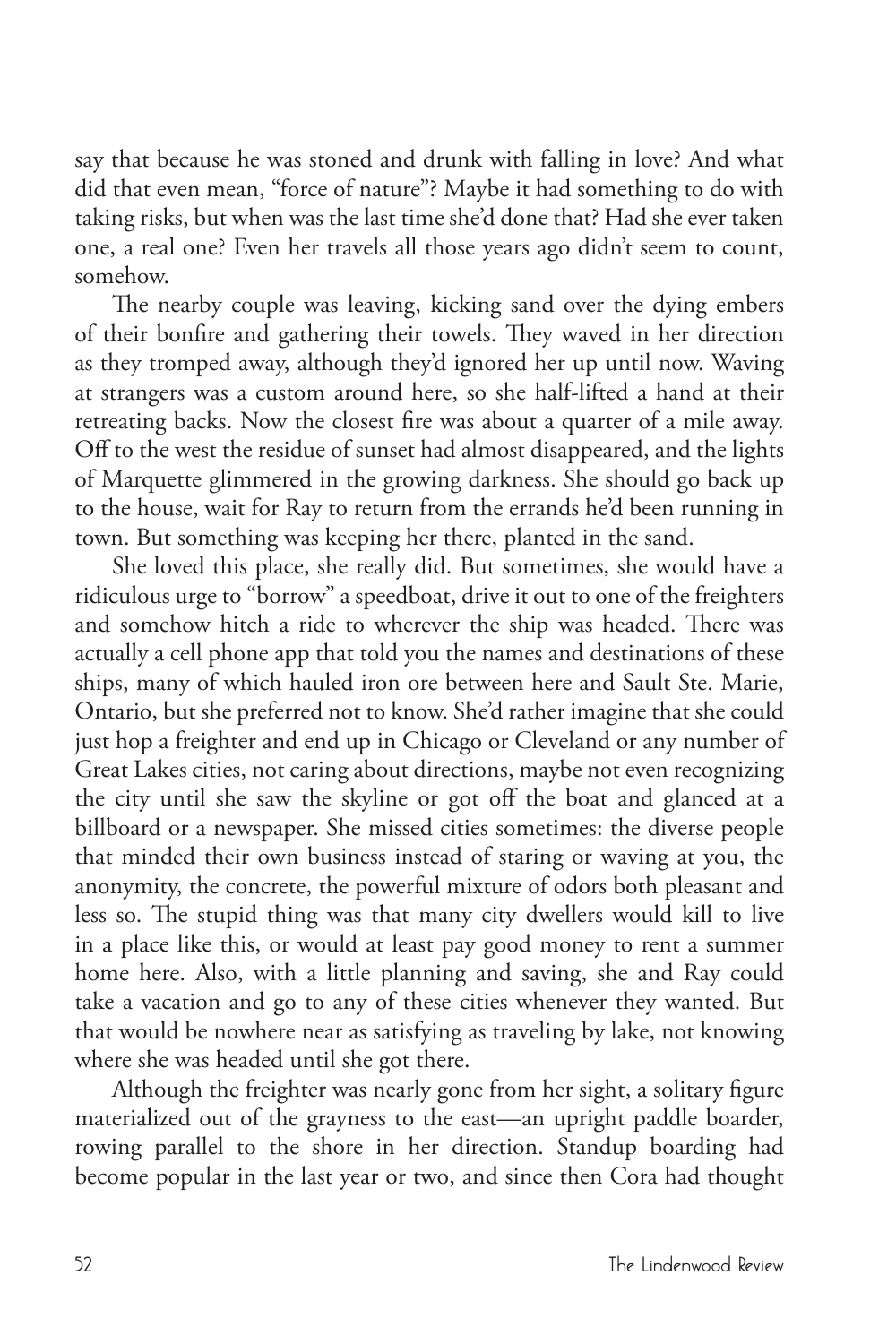about trying it out as a test of her resolve and focus. Still, this person must have been crazy, balancing in the near-dark above forty-degree water, who knows how deep all the way out there. And alone. What if he fell and knocked himself unconscious on his board? Those things were hard, made of fiberglass, weren't they? As the figure paddled nearer, now almost directly across from where she sat on the beach, Cora could make out that she—definitely a woman, based on size and build—was at least wearing a wetsuit, complete with hood, gloves, and boots. Even so, this woman was foolish. Cora felt a twinge of what might have been envy, but which she soon recognized as something else—loss.

Then, almost as if Cora's thoughts had caused it to happen, the woman lost her footing. As she flung out her arms to steady herself, her oar plopped into the calm water, where it drifted out behind the board. The woman's arms pinwheeled for what seemed like eternity, and just when Cora thought she had finally regained her balance, the woman fell backward and disappeared into the lake.

Cora jumped to her feet and scrambled over rough stones to the water's edge. She squinted hard at the paddle board, the oar, and the disturbed spot where the woman's body had broken the water. She thought she saw a ripple, maybe the tip of a reaching finger, then—nothing.

Cora stripped down to her underwear, flinging blouse and skirt behind her on the beach. Knowing that she would lose her nerve if she tried to wade out, she belly-flopped into the lake and gasped as its glacial cold pierced her chest. She crawled along the muddy bottom until the water became deep enough to swim. Keeping her head above water and her eyes on the paddle board, the outlines of which were growing fuzzy in the darkness, she concentrated on kicking her feet and reaching forward with her arms.

Keep moving. Don't look back at the shore. Don't think. Don't think about how that board is much further out than it looks. Don't think about how you're not even halfway there yet. Don't think about how much higher the lake's been this year, how deep the water might be getting, or how you'll find her in all of it. Don't think about how you'll get her back to shore you can use the board. But now you're thinking. Don't. Don't think about hypothermia, or drowning. Don't think about the Edmund Fitzgerald.

She realized that her strokes were keeping time with the "ba-dum, ba-dum, ba-dum" of the familiar Gordon Lightfoot song, steady as a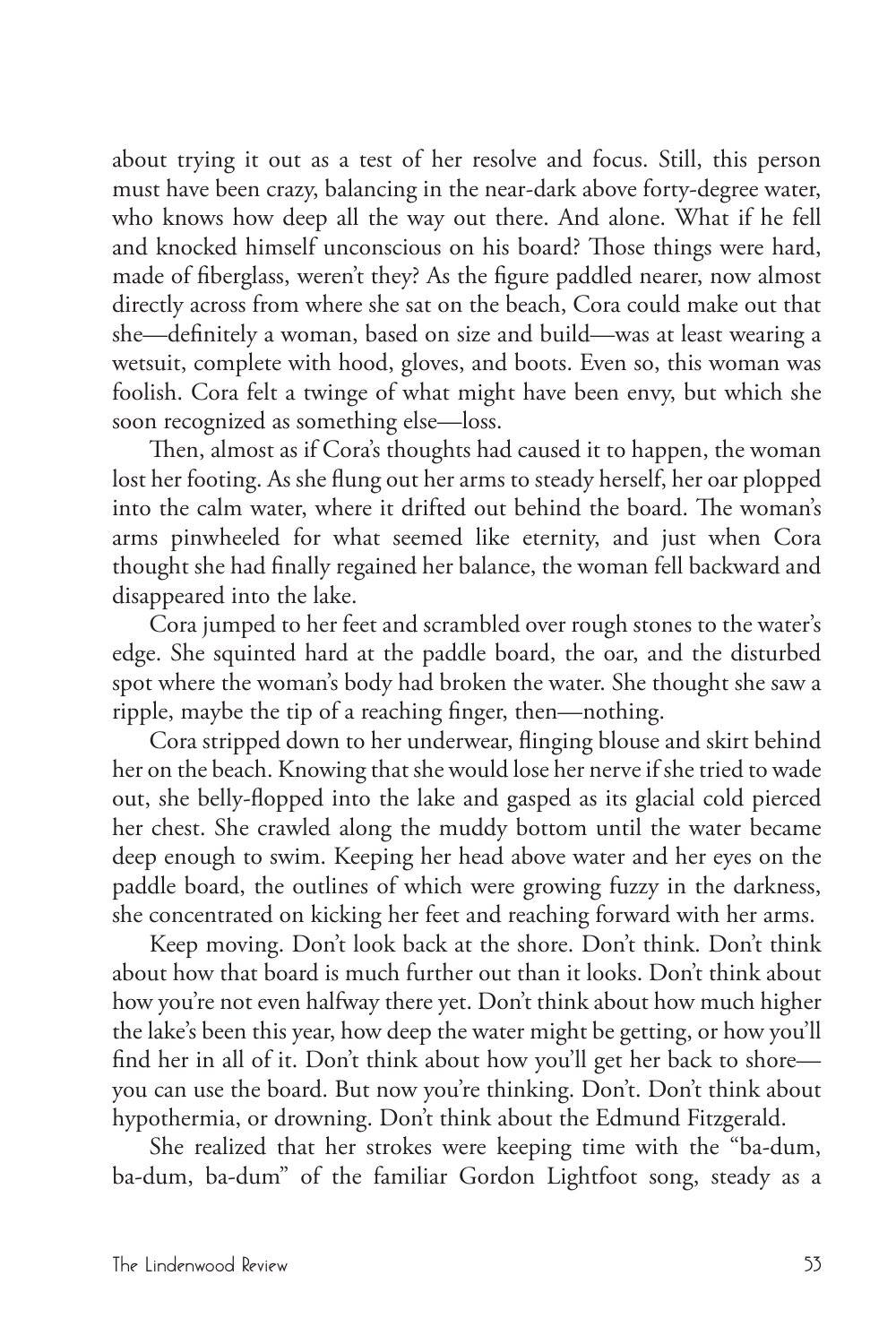metronome. She opened her mouth to laugh and swallowed Lake Superior in all its danger and glory. Now it was almost fully dark. She'd forgotten how quickly that could happen. She had lost sight of the board awhile ago—a lifetime ago—and no longer felt the cold. She had no idea how long she'd been swimming, or how far she'd made it. Bad signs, but she didn't care. No turning back now. She thought of her clothes on the shore, probably being pecked at or carried away by gulls, and laughed again. She wouldn't need them anymore. Poor Ray.

Then her reaching arm struck something solid—the oar, gleaming neon yellow and attached to a black, wet-suited arm. The mouth of the woman straddling the paddle-board was open, but the roaring in Cora's ears blocked out her voice. Cora clutched the oar with a shaking hand, treading water, confused. Then she realized that this woman must have been calling to her for some time, probably since Cora had begun to swim. The woman couldn't possibly have been under water for very long and still survived; she must have surfaced awhile ago and begun paddling toward her.

Her adrenaline draining, Cora began to hear the woman's voice ringing clear over water that magnified sound just as it did everything else. The voice crystallized, became words. "It's not deep here. You can probably stand with your head above water. But you should get up on the board in any case. This water is bone-chilling."

Feeling foolish, Cora stopped treading and stood in water up to her neck.

The woman removed her gloves and held out her hand. "Here, come up on the board. I'll row us back to shore." Cora stared at the blue-veined, liver-spotted hand, then looked up at the woman's face. She was old, at least seventy.

"Damn," Cora said.

The woman frowned. "Well, come on. We need to get back on shore and get you dry." She grabbed Cora's hand and held it in a firm grip. With some effort, Cora managed to climb onto the board and straddle it in front of the old woman, practically sitting in her lap. Only then did she discover the numbness in her legs and posterior, which couldn't feel the board beneath her. Her torso felt disembodied, floating, all clacking teeth and heaving chest.